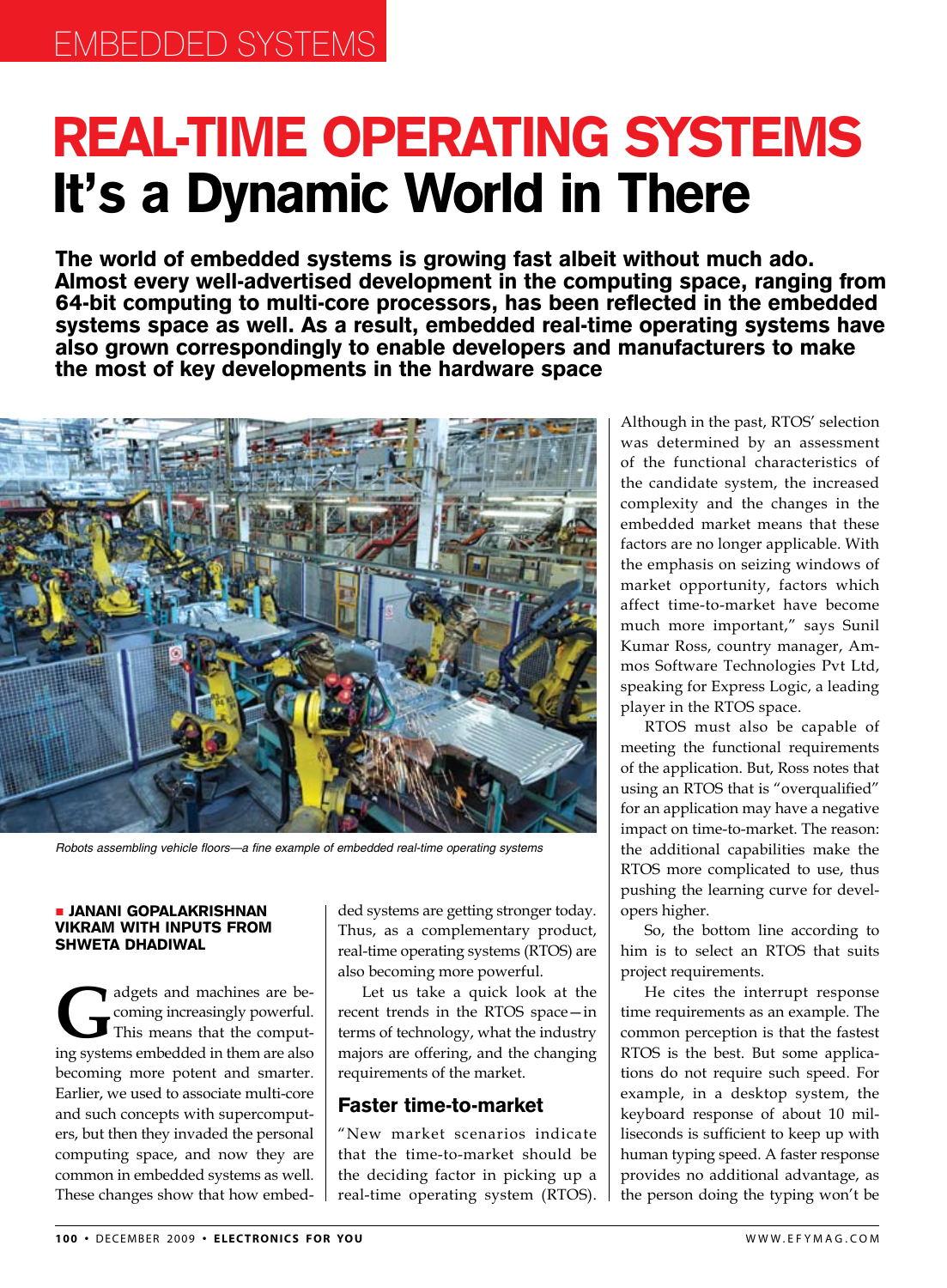# Embedded Systems

able to hit the next character for at least 10 milliseconds.

# Modular RTOS

As far as embedded systems go, the requirements vary from application to application. A simple gadget may require a small and basic system, while mission-critical, advanced equipment may require more flexible and faster system. Earlier, developers would just choose between a 'light' RTOS or an 'advanced' one, depending on their requirements. But today, the choice is not that simple.

"While minimal configurations are popular for some applications, requirements of many applications are getting more complex. Developers who write their own RTOS or use a minimal one, end up writing more codes to fill the gap between their application needs and what the RTOS offers. This consumes more time and increases the engineering costs," says Brad Dixon, senior product marketing manager, Mentor Graphics.

Nowadays, companies are beginning to provide modular real-time operating systems, enabling developers to choose the parts that they require. Nucleus RTOS, for example, gives developers the freedom of choice. From small applications using minimal kernel and core services to more advanced applications utilising available middleware, Nucleus RTOS satisfies a wide range of customer requirements. The Nucleus RTOS is hardware independent and has been ported to a number of ARM, Power and MIPS architecture central processing units (CPUs).

"Mentor offers a spectrum of software to address many types of developer needs. In a minimal configuration, the core Nucleus RTOS services are very few. Nucleus middleware components can be included to provide additional services such as USB, networking and graphics. For applications that require more extensive system services, Mentor can bring Linux and Android technology to bear on these projects either independently or in

# Real-time operating systems—A quick intro

If you have five tabs opened on your browser, then it is likely that the system will take longer than expected to open a webpage on a sixth tab. When you have a dozen services running on your computer, it is really difficult to say how long the next program might take to load and operate. That is one of the inherent problems in general-purpose computers and their operating systems—you do not know how long it might take to complete an instruction, since it is a function of several other factors such as the number of other services already running, resource utilisation by the other applications, etc.

Just imagine if the case were the same with the operating system running on a computer embedded in, say, a missile launcher or a robotic arm in an automotive assembly line! There will be numerous other machinery and processes dependent on these time-critical equipment or gadgets, and you really need to have an accurate estimate of how long the instrument might take to do its work. This is where a real-time operating system comes into play—it essentially ensures 'deterministic' timing, that is, the amount of time taken by the operating system to respond to an instruction is constant (and small), irrespective of the load, thereby enabling it to be used in real-time applications.

Real-time operating systems (RTOS) are different from the general-purpose operating systems running on our personal computers. Mainly, they are fast; the response times are highly predictable; they are small and occupy very little memory; they consume fewer resources, ensuring that these resources are available for the other operations of the device; they include significantly fewer functions—that is, only those relevant for the device; and are sometimes architecture or microprocessor-dependent.

conjunction with the Nucleus RTOS," explains Dixon.

Modular RTOS can serve diverse applications, ranging from generalpurpose and household appliances to process control and digital signal processing.

# Linux-based RTOS

When speaking about modularity, customisability, 'light' versions, choosing the right RTOS, etc, Linux-based RTOS definitely deserves a mention. Of late, quite a few Linux-based real-time operating systems have come up. Some of them are: Stable Hybrid Release (SHR, for the OpenMoko-based mobile phones), Red Hat Embedded Linux and eCos.

The SHR is currently undergoing an extensive development, and at the moment, there are two versions—SHR-Lite and SHR-Full—that only differ in the number of default applications installed. Soon, an SHR-terminal will be developed that ships only with the core basics, not even X11 or a Graphical Interface. It will be used by people who want to create their own RTOS distribution on top of SHR, or use it for other purposes that do not need an X server—from using it for fun applications like connecting the device to a robot controlled by USB and controlling the robot using SMS/phone calls, to using it as a core location-aware (GPS) and always-on (GSM) computer for various purposes.

"In the open source world, many times, less is more, as users usually like to pick their own software and customise the product as they like, and not as the developers like," say Julien Cassignol, Tom Hacohen, Sebastian Krzyszkowiak and Klaus Kurzmann, the core team of SHR.

"we prefer using simpler versions of applications for better performance (speed) and more battery time, as in cellphones, battery time is the most important feature. And, all our source code is available for download and customisation. Users also play an important role in designing our core user interface and applications through their feedback (wikis, mailing lists, Internet relay chat, etc)," they add. User contribution is one of the main benefits of Linuxbased open source RTOS; it means that talented people from across the world are working on the software, and hence improving the quality and adding more features.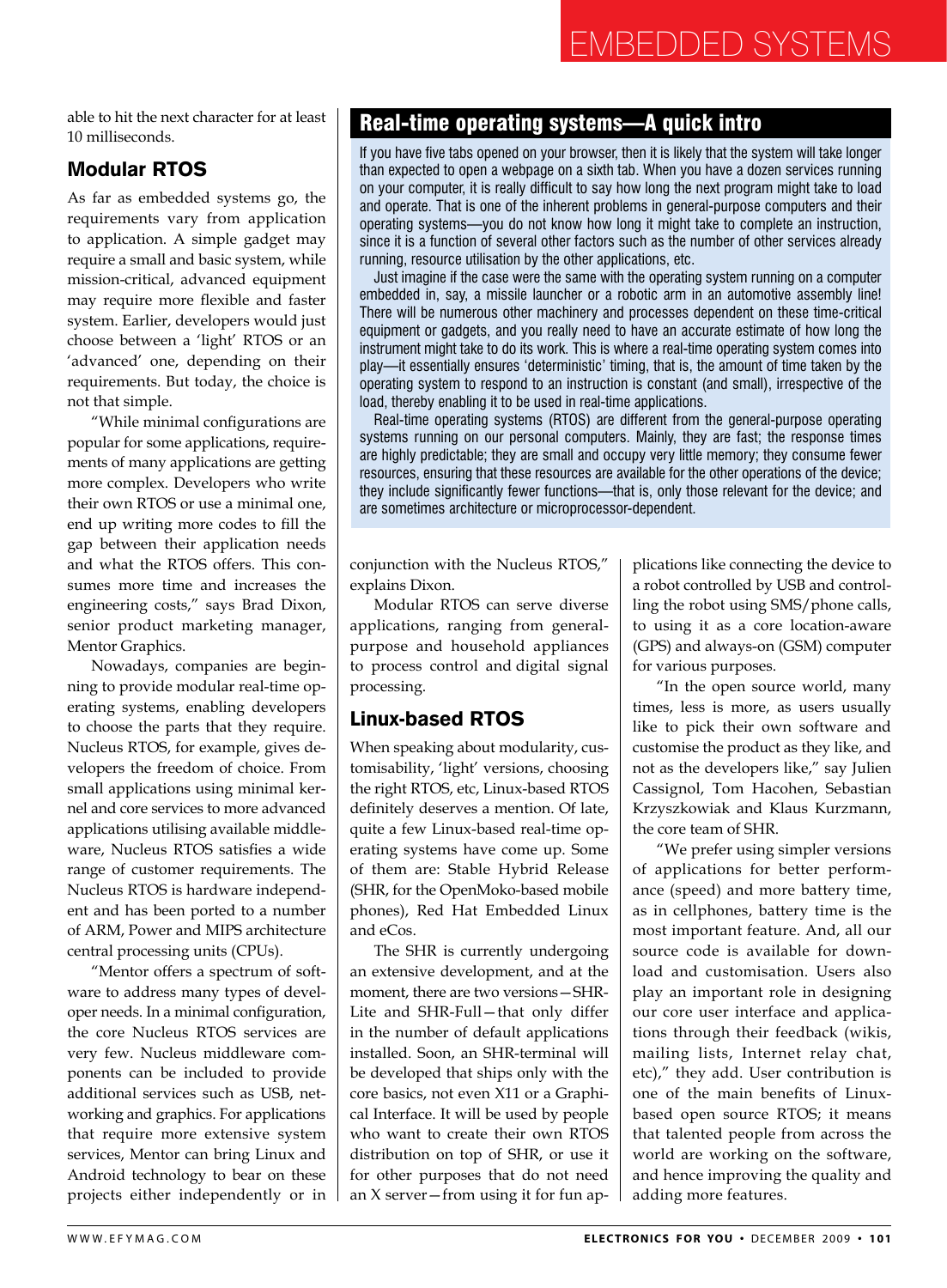#### Twelve questions to answer before you make your pick

1. Are you going to build your own RTOS, choose an open source option, or a proprietary one?

2. What is the total cost of ownership of the RTOS, including licence fees and royalties, if any, and the service or support charges? Is this affordable?

3. What is the memory footprint of the RTOS? Is it small enough?

4. Does the RTOS have all the features required by your application? On the other hand, is it too feature-rich, large and complicated? Is it possible to pick just what you want, and customise, if required?

5. Does it support the architecture you are working on? Multi-core, 64-bit support, etc, if required?

6. How good is the performance: code size and reliability, interrupt latency, context switch times, service overhead, etc?

7. Hope it does not guzzle too much power, memory or other resources?

8. Are there communications stacks (TCP/IP, USB), middleware, and other software available (flash file systems, graphics, etc)?

9. Is it easy to work on, without too sharp a learning curve?

10. Are there sufficient development tools? Are these easy to learn? Are development boards available?

11. Is it scalable and portable? Will it work well with other processors?

12. Does the vendor provide good support?

Although SHR is being made and tested for the ARM-based OpenMoko phones, the open source nature means that it can also be adapted for other architectures. In fact, the SHR team points out that many have shown interest in coming up with a version for the Palm Pre. It can be adapted for usage with personal digital assistants, navigation devices and Internet tablets.

Red Hat also has an RTOS based on the Linux kernel, which gives the user the ability to configure only what they find is necessary. It means that they may trim down the final binary to something that may fit their needs. Plus, the RTOS also inherits the benefits of the Linux parentage. "Any new feature of the Linux kernel becomes a new feature of our RTOS. Currently, we've included several tracing and performance utilities that will help out our customers in fine-tuning their system. We've also included more robust priority inheritance, mutual exclusion, application user interfaces…," says a Red Hat spokesperson.

Although Red Hat is focusing primarily on x86 architectures, the RTOS is available for ARM, PowerPC, SuperH, MIPS and more. Besides, it has been found suitable for a wide range of projects, from the Garmin navigation system to large-scale database centres and embedded systems.

# Multi-core RTOS

"The recent trends that we have observed in the embedded RTOS space are around the multi-core and hypervisor technology. Another positive trend is around 64-bit applications in embedded," says Venkatesh Kumaran, country manager-India, Wind River Systems.

Speaking of multi-core processors, the first question that arises in your mind is—cannot any RTOS be used for embedded systems using multi-core processors? You need an RTOS capable of shared memory communication, integrated on-chip I/O support, intelligent cache utilisation strategies, inter-core interrupts, multithreading and multiprocessing—that is, seamless system calls across all processors, symmetric multiprocessing, optional asymmetric multiprocessing, etc.

Keeping this popularity around multi-core in mind, Wind River has initiated a number of solutions targeting this space. They have on-chip debugging solutions that can debug up to eight cores. And, with their hypervisor, you can seamlessly move legacy applications to newer platforms.

The hypervisor technology, at the basic level, can be seen as another name for virtualisation. It is a 'virtual machine monitor' that can be implemented at either or both the hardware and software levels to enable multiple operating systems to run concurrently on a host computer. Virtualisation is essential to ensure full CPU utilisation in a multi-core system.

The technology has recently been extended to embedded systems as well, to enable a high-level operating system interface for application programming, such as Linux or Microsoft Windows. And, at the same time, maintaining traditional real-time operating system application programming interfaces (APIs).

In accordance with the definition of real-time operating systems, embedded hypervisors should also be capable of real-time operation, be it small in size, or using less resources. Hypervisors can support only embedded architectures that allow memory protection, as it is the key requirement for virtualisation. Wind River, OK-labs, VMware, eSOL, etc, have hypervisor solutions for the embedded space.

# 64-bit RTOS

Regular appliances do not require high-end systems, and 8-bit and 16-bit frameworks are more than sufficient for them. However, there are more complex embedded systems that require greater degrees of computing and much faster processing. For such requirements, the embedded RTOS space is now opting for 64-bit platforms. 64-bit microcontroller units and 64-bit floating point units attain a level of precision that is unimaginable with 32-bit systems. This makes these high-end processors suitable for critical telecommunication systems, process control, and more.

"Today, there are large amounts of data stored in the memory for higher performance. we usually believe that only a 64-bit operating system can suit